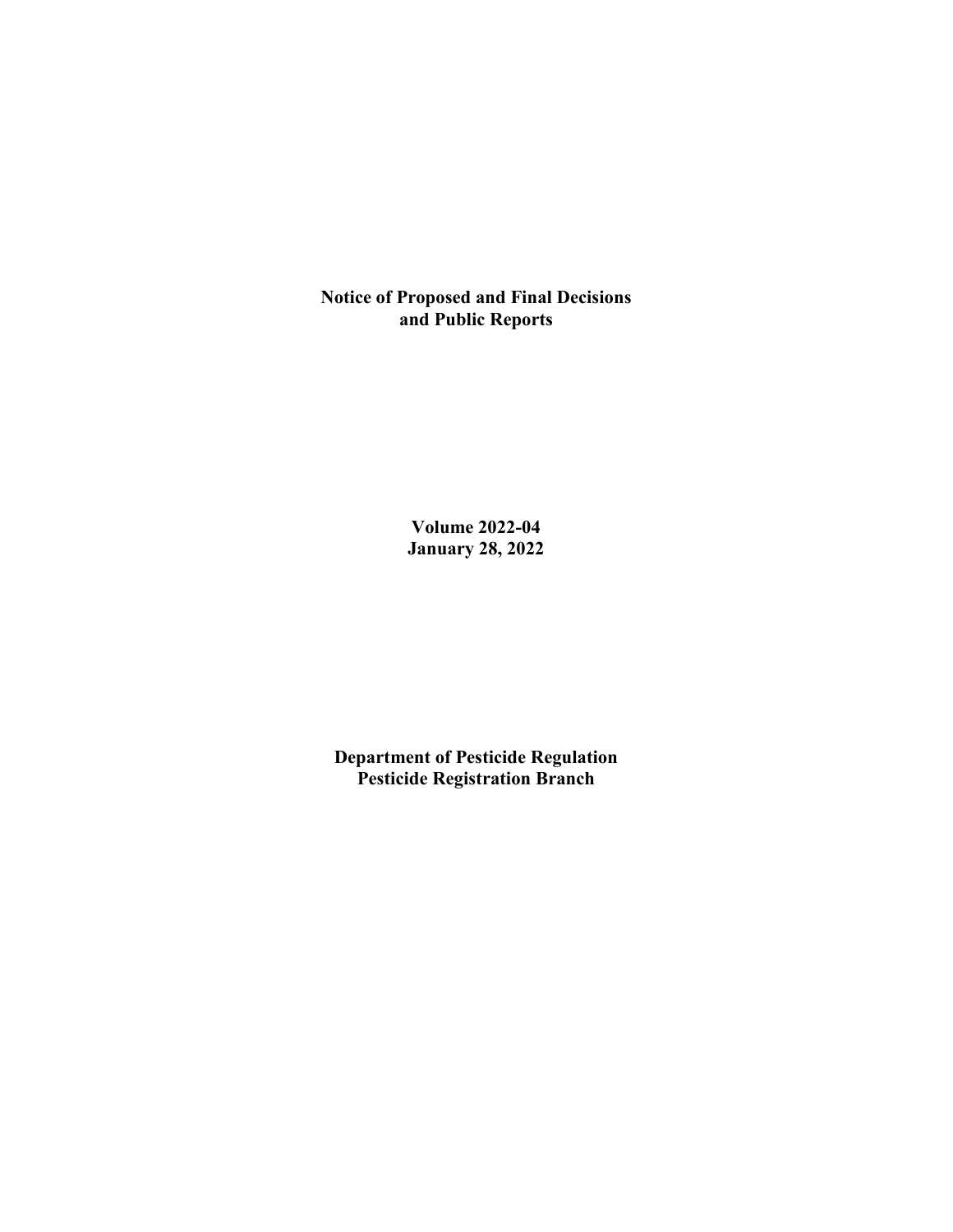## **NOTICE OF FINAL DECISIONS TO REGISTER PESTICIDE PRODUCTS AND WRITTEN EVALUATION**

Pursuant to Title 3, California Code of Regulations section 6255, the Director of the Department of Pesticide Regulation (DPR), files this Notice of Final Decisions to Register Pesticide Products with the Secretary of the Resources Agency for posting. This notice must remain posted for a period of 30 days for public inspection. Between the time DPR posts a proposed registration decision for public comment and DPR makes a final decision regarding the product, nonsignificant changes may be made to the product label (e.g., revising the product name, changing a master label to an end-use marketing label, correcting typographical errors). If the changes are not significant, DPR will not re-notice the product for public review and comment. However, if significant changes are made to the product label that substantially affect DPR's analysis on direct or indirect significant adverse environmental or human health impacts that can reasonably be expected to occur from the proposed decision, DPR will re-notice the product label for public review and comment.

In addition, for any product that is posted proposed to register as a conditional registration, the registrant may address the conditions of registration by providing the appropriate data or modifying the product label (e.g., remove use site, add "not for use in California" to a use site) during the posting period. If the registrant adequately addresses the conditions of registration during the posting period and the resulting change to the product label is not significant such that DPR must re-post the product label for review and public comment, DPR will post the product below, but will no longer have a "conditional" designation by the registration type.

For information about submitting a request for any documents related to this notice, please visit [https://www.cdpr.ca.gov/public\\_r.htm.](https://www.cdpr.ca.gov/public_r.htm)

To view the public report that was issued when the product was proposed for registration, click on the hyperlinked Tracking Number for the product.

*Tracking Number with hyperlink to public report – (EPA Registration Number) Applicant / Brand Name*

[297487](https://www.cdpr.ca.gov/docs/registration/nod/public_reports/297487.pdf) - (74578 - 8) ARBORJET, INC. PROPIZOL USE: FUNGICIDE - FOR THE CONTROL OF TREE AND PLANT DISEASES SUCH AS ANTHRACNOSE, GRAY SNOW MOLD, AND YELLOW PATCH ON TREES, TURF, AND **ORNAMENTALS** TYPE: SECTION 3 LABEL AMENDMENT - TO ADD PEST CLAIMS FOR FUNGAL TREE DISEASES SUCH AS PITCH CANKER, DIPLODIA TIP BLIGHT, AND FUSARIUM DIEBACK ACTIVE INGREDIENT(S): PROPICONAZOLE CAS NUMBER(S): 60207-90-1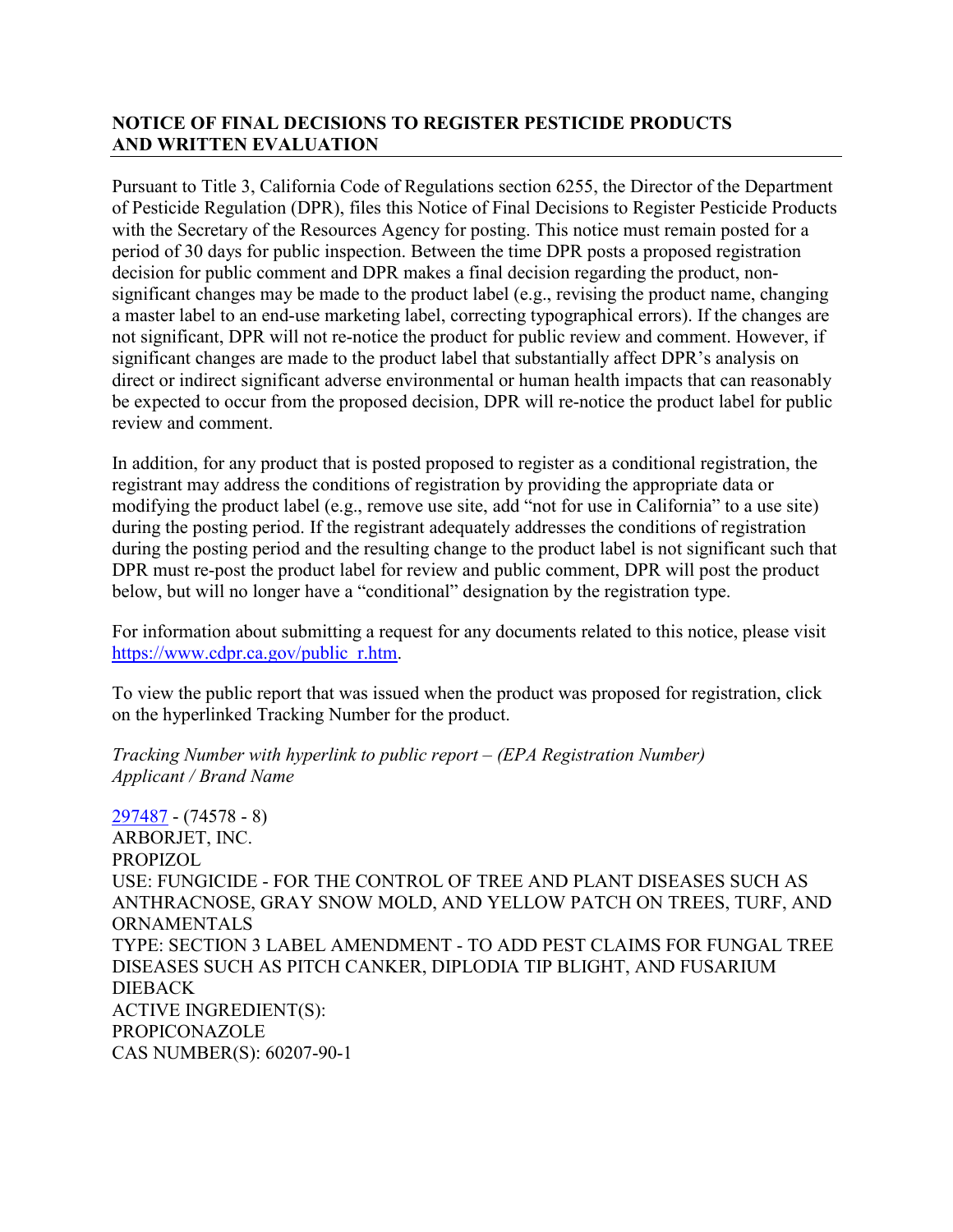#### **Notice of Final Decisions to Register (Continued) Page 2**

[298035](https://www.cdpr.ca.gov/docs/registration/nod/public_reports/298035.pdf) - (1051342 - 30001) DOTERRA INTERNATIONAL, LLC DOTERRA TERRASHIELD USE: REPELLENT - FOR OUTDOOR USE AS A REPELLENT AGAINST MOSQUITOES ON TREATED SKIN TYPE: SECTION 25B CALIFORNIA ONLY/US EPA EXEMPT - ACTIVE INGREDIENT(S): OIL OF CEDARWOOD OIL OF CITRONELLA OIL OF GERANIUM OIL OF LEMONGRASS SESAME OIL THYME OIL OIL OF PEPPERMINT CAS NUMBER(S): 8000-27-9 , 8000-29-1 , 8000-46-2 , 8007-02-1 , 8008-74-0 , 8007-46-3 , 85085-75-2, 8006-90-4

[294897](https://www.cdpr.ca.gov/docs/registration/nod/public_reports/294897.pdf) - (34913 - 23) SSI MAXIM COMPANY, INC. SSI MAXIM ARSENAL 0.5G HERBICIDE USE: HERBICIDE - FOR THE CONTROL OF WEEDS AND GRASSES SUCH AS CARPETWEED, DANDELION, AND FOXTAIL IN NONCROP AND RIPARIAN AREAS TYPE: SECTION 3 REGISTRATION - ACTIVE INGREDIENT(S): IMAZAPYR CAS NUMBER(S): 81334-34-1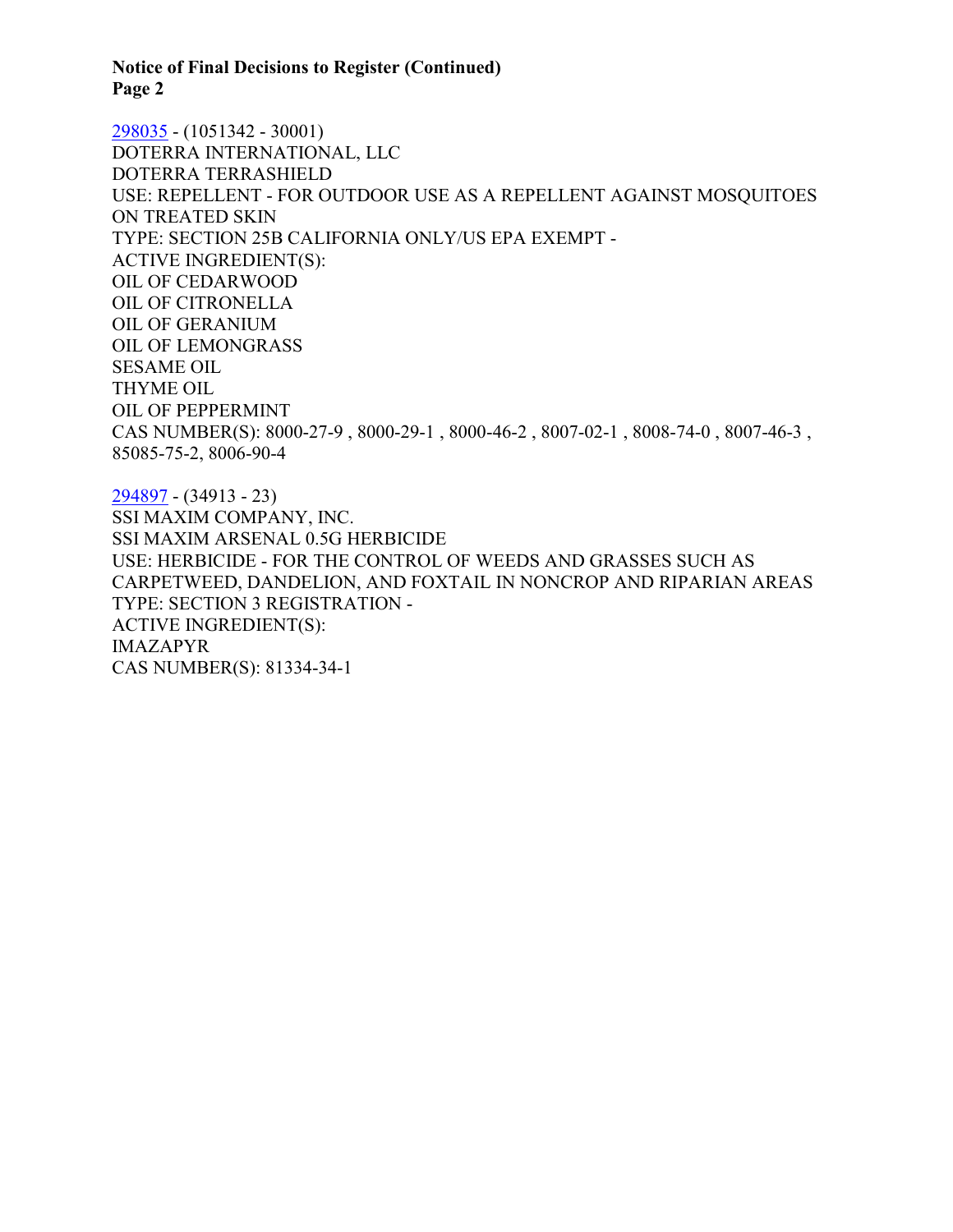## **Notice of Final Decisions to Register (Continued) Page 3**

### **Written Evaluation**

Pursuant to Title 3, California Code of Regulations section 6254, this notice includes a written evaluation of significant environmental points raised in comments submitted during the review and comment period required by Title 3, California Code of Regulations section 6253 for any of the products listed above.

## **DPR received no comments on the above listed products.**

*Original signed by Tulio Macedo 01/26/2022*

 Tulio Macedo, Chief Pesticide Registration Branch

Dated